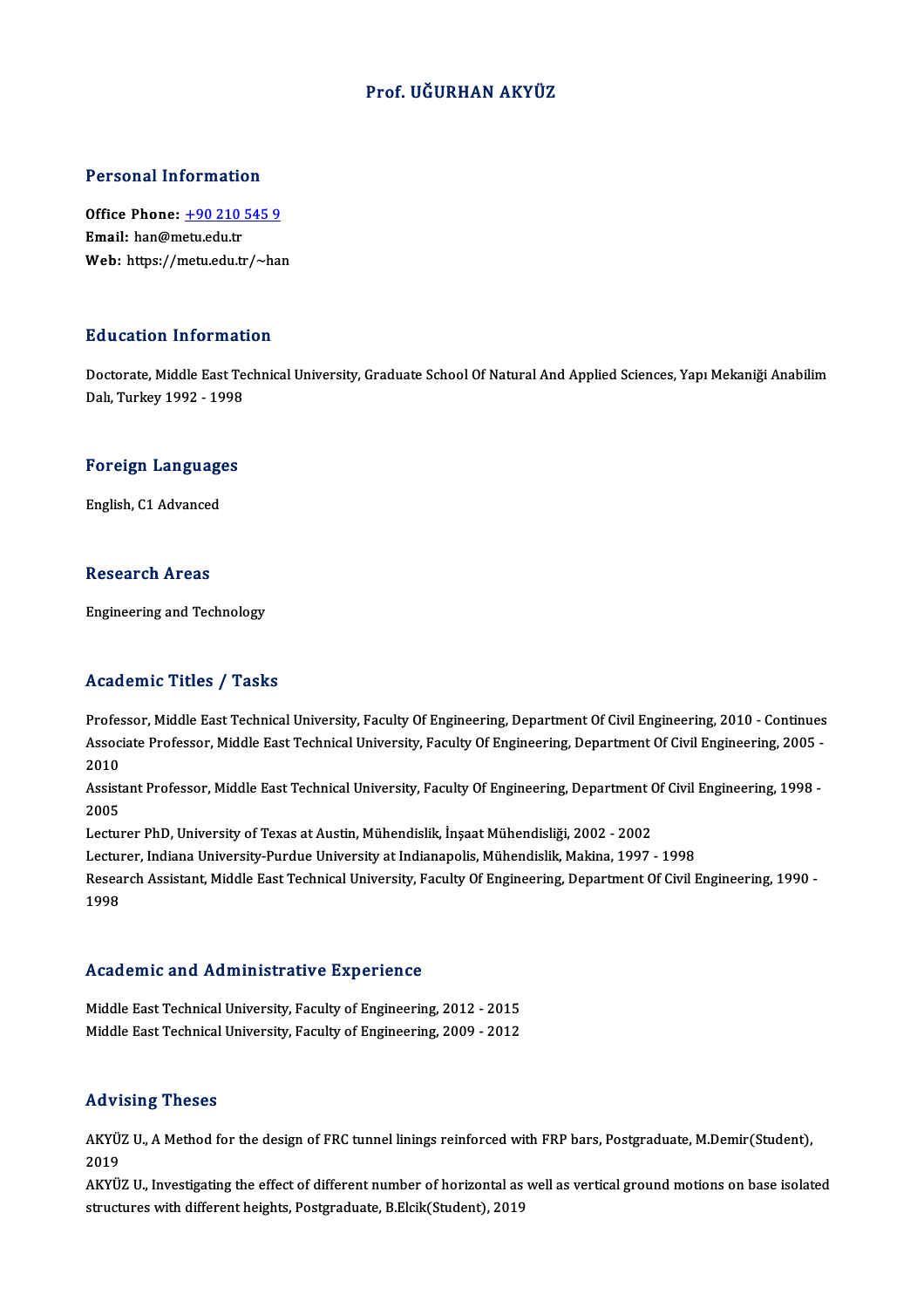AKYÜZ U., AN EXPERIMENTAL STUDY TO INVESTIGATE THE POSSIBILITY OF USING MACRO-SYNTHETIC FIBERS IN<br>PRECAST TINNEL SECMENTS, Bostandinate O TENCU IMOČLU(Student), 2019 AKYÜZ U., AN EXPERIMENTAL STUDY TO INVESTIGATE THE POSSIBILITY OF US.<br>PRECAST TUNNEL SEGMENTS, Postgraduate, O.TENGİLİMOĞLU(Student), 2019<br>AKYÜZ U. SAHİN CÜCHAN N. Strugtural analysis, avaluation and nasammandatis AKYÜZ U., AN EXPERIMENTAL STUDY TO INVESTIGATE THE POSSIBILITY OF USING MACRO-SYNTHETIC FIBERS IN<br>PRECAST TUNNEL SEGMENTS, Postgraduate, O.TENGİLİMOĞLU(Student), 2019<br>AKYÜZ U., ŞAHİN GÜÇHAN N., Structural analysis, evaluat

PRECAST TUNNEL SEGMENTS, Postgraduate, O.TENGİLİMOĞLU(Student), 2019<br>AKYÜZ U., ŞAHİN GÜÇHAN N., Structural analysis, evaluation and recommendati<br>museum, Postgraduate, S.SHUJA(Student), 2018 AKYÜZ U., ŞAHİN GÜÇHAN N., Structural analysis, evaluation and recommendations for conservation of the Lahore<br>museum, Postgraduate, S.SHUJA(Student), 2018<br>AKYÜZ U., ŞAHİN GÜÇHAN N., Structural analysis, evaluation and reco

AKYÜZ U., ŞAHİN GÜÇHAN N., Structural analysis, evaluation and recommendations for conservation of the lahore AKYÜZ U., ŞAHİN GÜÇHAN N., Structural analysis, evaluation and recommendations for conservation of the lahore<br>museum /, Postgraduate, S.Shuja(Student), 2018<br>AKYÜZ U., A new method to increase effectiveness of base isolatio

museum /, Postgradua<br>AKYÜZ U., A new metho<br>E.CAN(Student), 2016<br>AKYÜZ U. SAHİN GÜCE AKYÜZ U., A new method to increase effectiveness of base isolation on torsionally unrestrained structures, F<br>E.CAN(Student), 2016<br>AKYÜZ U., ŞAHİN GÜÇHAN N., Structural analysis of current condition of Kosovo Yashar Pasha M

E.CAN(Student), 2016<br>AKYÜZ U., ŞAHİN GÜÇHAN N., Structural analysis of current condit<br>strengthening proposals /, Postgraduate, M.Emre(Student), 2014<br>AKYÜZ U., Structural analysis of current condition of Kosovo Yosh AKYÜZ U., ŞAHİN GÜÇHAN N., Structural analysis of current condition of Kosovo Yashar Pasha Mosque and<br>strengthening proposals /, Postgraduate, M.Emre(Student), 2014<br>AKYÜZ U., Structural analysis of current condition of Kos

strengthening proposals /, Postgraduat<br>AKYÜZ U., Structural analysis of current<br>Postgraduate, M.EMRE(Student), 2014<br>AKYÜZ II. Evnorimental studies on fiber AKYÜZ U., Structural analysis of current condition of Kosovo Yashar Pasha mosque and strengthening proposals,<br>Postgraduate, M.EMRE(Student), 2014<br>AKYÜZ U., Experimental studies on fiber mesh reinforced elastomeric bearings

Postgi<br>AKYÜ.<br>2013 AKYÜZ U., Experimental studies on fiber mesh reinforced elastomeric bearings, Doctorate, A.KARIMZADEH(Student),<br>2013<br>YAMAN İ. Ö. , AKYÜZ U., Behavior of cfrp confined concrete specimens under temperature cycles and sustain

2013<br>YAMAN İ. Ö. , AKYÜZ U., Behavior of<br>Doctorate, B.ERDİL(Student), 2012<br>AKYÜZ U. A semparative study en d YAMAN İ. Ö. , AKYÜZ U., Behavior of cfrp confined concrete specimens under temperature cycles and sustained loads,<br>Doctorate, B.ERDİL(Student), 2012<br>AKYÜZ U., A comparative study on direct analysis method and effective len

Doctorate, B.ERDİL(Student), 2012<br>AKYÜZ U., A comparative study on direct<br>Postgraduate, A.EMRAH(Student), 2012<br>AKYÜZ II. Bespense of seummetris iselst AKYÜZ U., A comparative study on direct analysis method and effective length method in one-story semi-rigid fram<br>Postgraduate, A.EMRAH(Student), 2012<br>AKYÜZ U., Response of asymmetric isolated buildings under bidirectional

Postgraduate, A.EMRAH(Student), 20<br>AKYÜZ U., Response of asymmetric is<br>Postgraduate, H.EDA(Student), 2012 AKYÜZ U., Response of asymmetric isolated buildings under bidirectional excitations of near-fault ground motions,<br>Postgraduate, H.EDA(Student), 2012<br>AKYÜZ U., YAKUT A., Comparative study of commercial structural analysis p

Postgraduate, H.EDA(Student), 2012<br>AKYÜZ U., YAKUT A., Comparative study of commercial structural analysis programs in view of seismic assessment<br>procedures in Turkish Earthquake Code 2007, Postgraduate, S.YILDIRIM(Student AKYÜZ U., YAKUT A., Comparative study of commercial structural analysis programs in view of seism<br>procedures in Turkish Earthquake Code 2007, Postgraduate, S.YILDIRIM(Student), 2011<br>AKYÜZ U., CANER A., Development of a new

procedures in Turkish Eart<br>AKYÜZ U., CANER A., Devel<br>C.ÖZKAYA(Student), 2010<br>AKYÜZ II. Verticel ground

AKYÜZ U., CANER A., Development of a new seismic isolator named "ball rubber bearing", Doctorate,<br>C.ÖZKAYA(Student), 2010<br>AKYÜZ U., Vertical ground motion influence on seismically isolated & unisolated bridges, Postgraduat C.ÖZKAYA(Student), 2010<br>AKYÜZ U., Vertical ground<br>2010 AKYÜZ U., Vertical ground motion influence on seismically isolated & unisolated bridges, Postgraduate, N.Eser(Stud<br>2010<br>AKYÜZ U., Response of isolated structures under bi-directional excitations of near-field ground motion

AKYÜZ U., Response of isolated structures under bi-directional excitations of near-field ground motions, Doctorate,<br>G.ÖZDEMİR(Student), 2010 AKYÜZ U., Response of isolated structures under bi-directional excitations of near-field ground motions, l<br>G.ÖZDEMİR(Student), 2010<br>AKYÜZ U., Vertical ground motion influence on seismically isolated and unisolated bridges,

G.ÖZDEMİR(Student), 2<br>AKYÜZ U., Vertical groui<br>N.ESER(Student), 2010<br>AKYÜZ II. Modelling da AKYÜZ U., Vertical ground motion influence on seismically isolated and unisolated bridge<br>N.ESER(Student), 2010<br>AKYÜZ U., Modelling damage for elastoplasticity, Doctorate, C.Soyarslan(Student), 2009<br>AKYÜZ U., A now formulat N.ESER(Student), 2010<br>AKYÜZ U., Modelling damage for elastoplasticity, Doctorate, C.Soyarslan(Student), 2009<br>AKYÜZ U., A new formulation for the analysis of bonded elastic layers, Doctorate, S.PINARBAŞI(Student), 2007<br>AKYÜ

AKYÜZ U., Modelling damage for elastoplasticity, Doctorate, C.Soyarslan(Student), 2009<br>AKYÜZ U., A new formulation for the analysis of bonded elastic layers, Doctorate, S.PINARBAŞI(Student), 2007<br>AKYÜZ U., Comparison of de AKYÜZ U., A new formulation for the analysis of bonded elastic layers, Doctorate, S.PINARBAŞI<br>AKYÜZ U., Comparison of design specifications for seismically isolated buildings, Postgraduate,<br>AKYÜZ U., Mechanical properties

AKYÜZ U., Comparison of design specifications for seismically isolated buildings, Postgraduate, E.ACAR(Student), 2006<br>AKYÜZ U., Mechanical properties of cfrp anchorages, Postgraduate, G.Özdemir(Student), 2005<br>AKYÜZ U., YAK AKYÜZ U., Mechanical properties of cfrp anchorages, Postgraduate, G.Özdemir(Student), 2005<br>AKYÜZ U., YAKUT A., Effects of masonry infill walls on the seismic performance of buildings, Postgra<br>M.SELİM(Student), 2005<br>AKYÜZ U AKYÜZ U., YAKUT A., Effects of masonry infill walls on the seismic performance of buildings, Postgraduate, M.SELİM(Student), 2005<br>AKYÜZ U., Mechanical properties of CFRP anchor dowels, Postgraduate, G.ÖZDEMİR(Student), 2005<br>AKYÜZ U., Comparison of design codes for seismically isolated structures, Postgraduate, E.Acar(Student),

AKYÜZ U., Mechanical properties of CFRP anchor dowels, Postgraduate, G.ÖZDEMİR(Student), 2005<br>AKYÜZ U., Comparison of design codes for seismically isolated structures, Postgraduate, E.Acar(Student), 2005<br>AKYÜZ U., Finite e AKYÜZ U., Comparison<br>AKYÜZ U., Finite eleme<br>İ.CEM(Student), 2004<br>AKYÜZ U. Strongthoni AKYÜZ U., Finite element analysis of composite laminates subjected to axial and transverse loading, Postgraduate,<br>İ.CEM(Student), 2004<br>AKYÜZ U., Strengthening of existing reinforced concrete frames, Postgraduate, İ.ERDEM(S İ.CEM(Student), 2004<br>AKYÜZ U., Strengthening of existing reinforced concrete frames, Postgraduate, İ.ERDEM(Student),<br>AKYÜZ U., Comparative study of base isolated systems, Postgraduate, F.TÜRKMEN(Student), 2002<br>AKYÜZ U., Im

AKYÜZ U., Strengthening of existing reinforced concrete frames, Postgraduate, İ.ERDEM(Student), 2003<br>AKYÜZ U., Comparative study of base isolated systems, Postgraduate, F.TÜRKMEN(Student), 2002<br>AKYÜZ U., Implementation of AKYÜZ U., Comparative study c<br>AKYÜZ U., Implementation of a<br>C.SOYARSLAN(Student), 2002<br>AKYÜZ II. Numerisel investigat AKYÜZ U., Implementation of a generalized finite element program for hyperelastic materials., Postgraduate,<br>C.SOYARSLAN(Student), 2002<br>AKYÜZ U., Numerical investigation of the elastic behaviour of rubber based seismic isol C.SOYARSLAN(Student), 2002

AKYÜZ U., Numerical investigation of the elastic behaviour of rubber based seismic isolators., Postgraduate,<br>Ş.GÜZEY(Student), 2002<br>AKYÜZ U., Mechanical properties of the urinary bladder during filling and emptying., Postg

S.GÜZ<br>AKYÜ.<br>2002 AKYÜZ U., Mechanical properties of the urinary bladder during filling and emptying., Postgraduate, Y.ÖZEREN(Stu<br>2002<br>AKYÜZ U., Forced vibration testing of existing reinforced concrete buildings., Postgraduate, O.CEM(Studen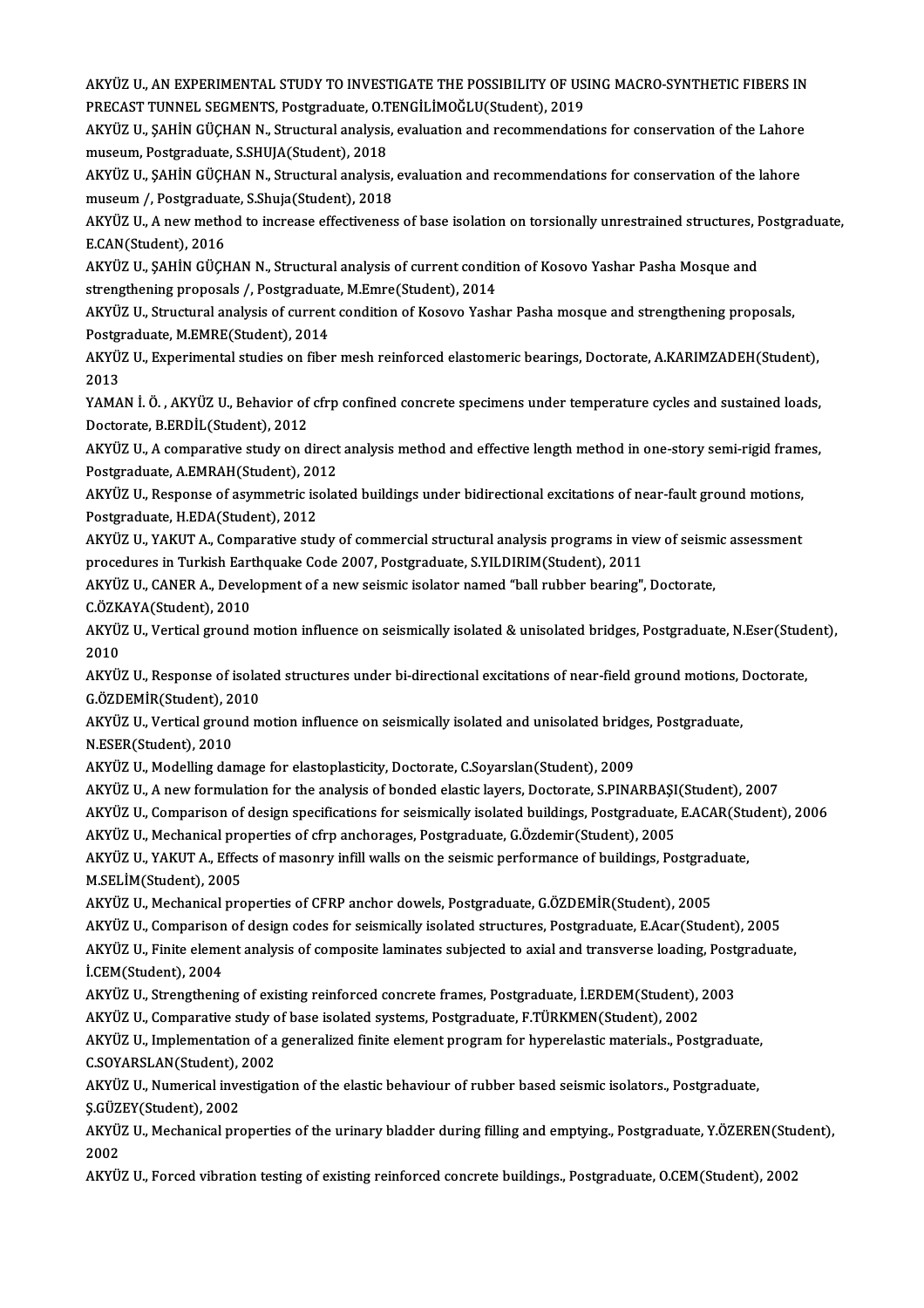### **Jury Memberships**

Associate Professor Exam, Associate Professor Exam, Karadeniz Teknik Üniversitesi, April, 2021

# Associate Professor Exam, Associate Professor Exam, Karadeniz Teknik Universitesi, April, 20<br>Articles Published in Journals That Entered SCI, SSCI and AHCI Indexes

| Articles Published in Journals That Entered SCI, SSCI and AHCI Indexes |                                                                                                                                                |
|------------------------------------------------------------------------|------------------------------------------------------------------------------------------------------------------------------------------------|
| L                                                                      | Detailed Investigation of Glass Balustrade in Kashirskaya Shopping Mall Project<br>Demirel I. O., YAKUT A., AKYÜZ U., Yigin H., Dikbayir H. E. |
|                                                                        | TEKNIK DERGI, vol.32, no.1, pp.10565-10575, 2021 (Journal Indexed in SCI)                                                                      |
| П.                                                                     | Experimental study on hybrid precast tunnel segments reinforced by macro-synthetic fibres and                                                  |
|                                                                        | glass fibre reinforced polymer bars                                                                                                            |
|                                                                        | Tengilimoglu O., AKYÜZ U.                                                                                                                      |
|                                                                        | TUNNELLING AND UNDERGROUND SPACE TECHNOLOGY, vol.106, 2020 (Journal Indexed in SCI)                                                            |
| III.                                                                   | Forced Vibration Testing and Finite Element Modeling of a Nine-Story Reinforced Concrete Flat                                                  |
|                                                                        | <b>Plate-Wall Building</b>                                                                                                                     |
|                                                                        | ÇELİK O.C., SUCUOĞLU H., AKYÜZ U.                                                                                                              |
|                                                                        | EARTHQUAKE SPECTRA, vol.31, no.2, pp.1069-1081, 2015 (Journal Indexed in SCI)                                                                  |
| IV.                                                                    | Lateral Response Comparison of Unbonded Elastomeric Bearings Reinforced with Carbon Fiber                                                      |
|                                                                        | <b>Mesh and Steel</b>                                                                                                                          |
|                                                                        | Naghshineh A K , Akyuz U , Caner A.                                                                                                            |
|                                                                        | SHOCK AND VIBRATION, 2015 (Journal Indexed in SCI)                                                                                             |
| V.                                                                     | Seismic Resistance Evaluation of Traditional Ottoman Timber-Frame Himis Houses: Frame Loadings                                                 |
|                                                                        | and Material Tests                                                                                                                             |
|                                                                        | Aktas Y. D., AKYÜZ U., TÜRER A., Erdil B., ŞAHİN GÜÇHAN N.                                                                                     |
|                                                                        | EARTHQUAKE SPECTRA, vol.30, no.4, pp.1711-1732, 2014 (Journal Indexed in SCI)                                                                  |
| VI.                                                                    | Comparison of fundamental properties of new types of fiber-mesh-reinforced seismic isolators with                                              |
|                                                                        | conventional isolators                                                                                                                         |
|                                                                        | Naghshineh A. K., AKYÜZ U., CANER A.                                                                                                           |
|                                                                        | EARTHQUAKE ENGINEERING & STRUCTURAL DYNAMICS, vol.43, no.2, pp.301-316, 2014 (Journal Indexed in SCI)                                          |
| VII.                                                                   | CFRP-confined concrete columns under different environmental conditions                                                                        |
|                                                                        | Erdil B., AKYÜZ U., YAMAN İ. Ö.                                                                                                                |
|                                                                        | MAGAZINE OF CONCRETE RESEARCH, vol.65, no.12, pp.731-743, 2013 (Journal Indexed in SCI)                                                        |
| VIII.                                                                  | Dynamic analyses of isolated structures under bi-directional excitations of near-field ground                                                  |
|                                                                        | motions                                                                                                                                        |
|                                                                        | Ozdemir G. AKYÜZ U.                                                                                                                            |
|                                                                        | SHOCK AND VIBRATION, vol.19, no.4, pp.505-513, 2012 (Journal Indexed in SCI)                                                                   |
| IX.                                                                    | Mechanical behavior of CFRP confined low strength concretes subjected to simultaneous heating-                                                 |
|                                                                        | cooling cycles and sustained loading                                                                                                           |
|                                                                        | Erdil B., AKYÜZ U., YAMAN İ. Ö.                                                                                                                |
|                                                                        | MATERIALS AND STRUCTURES, vol.45, pp.223-233, 2012 (Journal Indexed in SCI)                                                                    |
| Х.                                                                     | Development of a new rubber seismic isolator: 'Ball Rubber Bearing (BRB)'                                                                      |
|                                                                        | ÖZKAYA C., AKYÜZ U., CANER A., DİCLELİ M., Pinarbasi S.                                                                                        |
|                                                                        | EARTHQUAKE ENGINEERING & STRUCTURAL DYNAMICS, vol.40, no.12, pp.1337-1352, 2011 (Journal Indexed in                                            |
|                                                                        | SCI)                                                                                                                                           |
| XI.                                                                    | Analytical Investigation of Lateral Strength of Masonry Infilled RC Frames Retrofitted with CFRP<br>Erdem I., AKYÜZ U.                         |
|                                                                        | JOURNAL OF PERFORMANCE OF CONSTRUCTED FACILITIES, vol.24, no.4, pp.302-310, 2010 (Journal Indexed in                                           |
|                                                                        | SCI)                                                                                                                                           |
| XII.                                                                   | Compression of solid and annular circular discs bonded to rigid surfaces                                                                       |
|                                                                        | Pinarbasi S., Mengi Y., AKYÜZ U.                                                                                                               |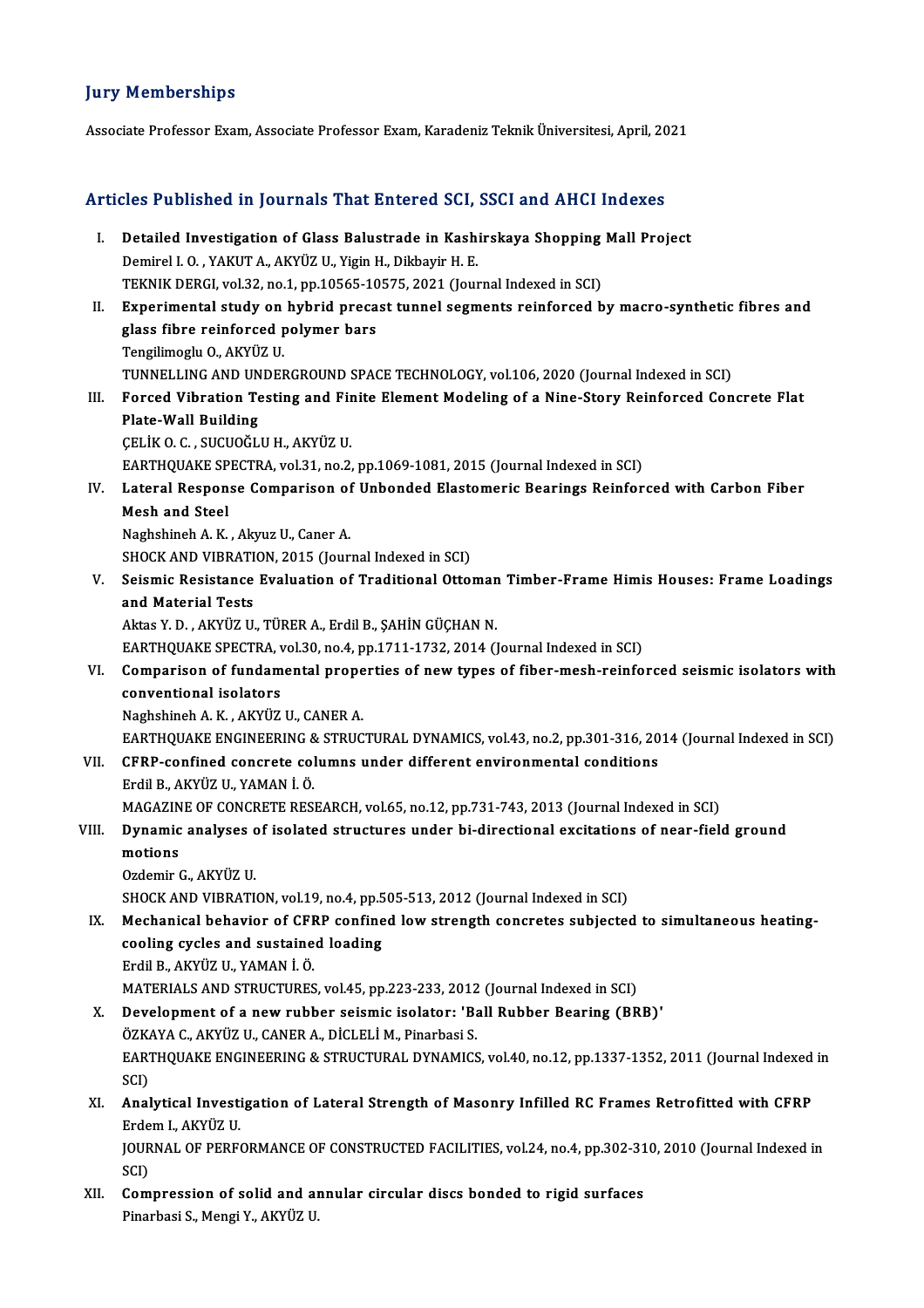INTERNATIONAL JOURNAL OF SOLIDS AND STRUCTURES, vol.45, no.16, pp.4543-4561, 2008 (Journal Indexed in<br>SCD INTE<br>SCI)<br>Annl INTERNATIONAL JOURNAL OF SOLIDS AND STRUCTURES, vol.45, no.16, pp.4543-4561, 2008 (Journal Indexed in<br>SCI)<br>XIII. Application of Continuum Damage Mechanics in discontinuous crack formation: Forward extrusion<br>charren

## SCI)<br>Applicati<br>chevron<br>Severslan Application of Continuum Damage<br>chevron<br>Soyarslan C., TEKKAYA A. E. , AKYÜZ U.<br>ZAMM ZEITSCHPIET EUP ANCEWAND.

chevron<br>Soyarslan C., TEKKAYA A. E. , AKYÜZ U.<br>ZAMM-ZEITSCHRIFT FUR ANGEWANDTE MATHEMATIK UND MECHANIK, vol.88, no.6, pp.436-453, 2008 (Journal Soyarslan C., TE<br>ZAMM-ZEITSCH<br>Indexed in SCI)<br>An experimen ZAMM-ZEITSCHRIFT FUR ANGEWANDTE MATHEMATIK UND MECHANIK, vol.88, no.6, pp.4<br>Indexed in SCI)<br>XIV. An experimental study on two different strengthening techniques for RC frames

- Indexed in SCI)<br>An experimental study on two different strengthening techniques for RC frames<br>Erdem I., Akyuz U., Ersoy U., Ozcebe G. An experimental study on two different strengthening techniques for RC frame<br>Erdem I., Akyuz U., Ersoy U., Ozcebe G.<br>ENGINEERING STRUCTURES, vol.28, no.13, pp.1843-1851, 2006 (Journal Indexed in SCI)<br>A new formulation for
- XV. A new formulation for the analysis of elastic layers bonded to rigid surfaces<br>Pinarbasi S., Akyuz U., Mengi Y. ENGINEERING STRUCTURES, v<br>A new formulation for the a<br>Pinarbasi S., Akyuz U., Mengi Y.<br>INTERNATIONAL JOURNAL OF INTERNATIONAL JOURNAL OF SOLIDS AND STRUCTURES, vol.43, pp.4271-4296, 2006 (Journal Indexed in SCI) Pinarbasi S., Akyuz U., Mengi Y.<br>INTERNATIONAL JOURNAL OF SOLIDS AND STRUCTURES, vol.43, pp.4271-4296, 2006 (Journal Inde<br>XVI. Separation at the interface of non-linearly elastic spinning tube-rigid shaft subjected to<br>cine
- INTERNATIONAL JOURN.<br>Separation at the inter<br>circumferential shear<br>Almuz II Separa<mark>t</mark><br>circumf<br>Akyuz U.<br>INTEDN/ circumferential shear<br>Akyuz U.<br>INTERNATIONAL JOURNAL OF NON-LINEAR MECHANICS, vol.39, no.8, pp.1333-1341, 2004 (Journal Indexed in

Akyu<br>INTE<br>SCI)<br>Stab INTERNATIONAL JOURNAL OF NON-LINEAR MECHANICS, vol.39, no.8, pp.1333-1341, 2004 (Journal In SCI)<br>SCI)<br>XVII. Stability and breathing motions of pressurized compressible hyperelastic spherical shells

SCI)<br>Stability and breath<br>Akyuz U., Ertepinar A.<br>JOUPNAL OF SOUND 4 Stability and breathing motions of pressurized compressible hyperelastic spherical s<br>Akyuz U., Ertepinar A.<br>JOURNAL OF SOUND AND VIBRATION, vol.247, no.2, pp.293-304, 2001 (Journal Indexed in SCI)<br>Stability and asymmetric

JOURNAL OF SOUND AND VIBRATION, vol.247, no.2, pp.293-304, 2001 (Journal Indexed in SCI)

Akyuz U., Ertepinar A.<br>JOURNAL OF SOUND AND VIBRATION, vol.247, no.2, pp.293-304, 2001 (Journal Indexed in SCI)<br>XVIII. Stability and asymmetric vibrations of pressurized compressible hyperelastic cylindrical shells<br>Akyuz U Stability and asymmetric vibrations of pressurized compressible hyperelastic cylindrical shells<br>Akyuz U., Ertepinar A.<br>INTERNATIONAL JOURNAL OF NON-LINEAR MECHANICS, vol.34, no.3, pp.391-404, 1999 (Journal Indexed in SCI)<br>

Akyuz U., Ertepinar A.<br>INTERNATIONAL JOURNAL OF NON-LINEAR MECHANICS, vol.34, no.3, pp.391-404, 1999 (Journal Indexed in SCI)<br>XIX. Breathing motions and loss of stability of pre-stressed compressible hyperelastic cylin INTERNATIONAL JOU<mark>l</mark><br>Breathing motions<br>Akyuz U., Ertepinar A.<br>INTERNATIONAL JOUL XIX. Breathing motions and loss of stability of pre-stressed compressible hyperelastic cylindrical shells<br>Akyuz U., Ertepinar A.<br>INTERNATIONAL JOURNAL OF ENGINEERING SCIENCE, vol.35, no.14, pp.1265-1275, 1997 (Journal Inde

### Books&Book Chapters

- ooks & Book Chapters<br>I. Restoration Project for Andron A in Labraunda<br>Pilgin Altnöz A C. Coutignies S. Erdil B. Aryüz II. TC Bilgin Altınöz A. G. , Coutignies S., Erdil B., AKYÜZ U., TOPAL T., Akoğlu G., DİRİ F., ŞAHİN GÜÇHAN N.<br>ODTÜ. 2013 Restoration<br>Bilgin Altınöz<br>ODTÜ, 2013<br>Confinamer Bilgin Altınöz A. G., Coutignies S., Erdil B., AKYÜZ U., TOPAL T., Akoğlu G., DİRİ F., ŞAHİN GÜÇHAN N.<br>ODTÜ, 2013<br>II. Confinement Effectiveness of CFRP in Axial Members under Various Loading Conditions<br>FRDU B. AKYÜZ II. YA
- ODTÜ, 2013<br>Confinement Effectiveness of<br>ERDİL B., AKYÜZ U., YAMAN İ. Ö.<br>inı Advanced Materials Bessareb in: Advanced Materials Research, , Editor, MULTI-FUNCTIONAL MATERIALS AND STRUCTURES IV Book Series, pp. 277-281, 2013 ERDİL B., AKYÜZ U., YAMAN İ. Ö.
- III. Binalar için Deprem Mühendisliği Temel İlkeler pp.277-281, 2013<br>Binalar için Deprem Mühendisliği Temel İlkeler<br>CANBAY E., GÜLKAN H. P. , YAKUT A., tankut t., ÖZCEBE G., SUCUOĞLU H., AKKAR D. S. , ersoy u., BAKIR B. S. ,<br>YU MAZ M. T. , et al **Binalar için Depre<br>CANBAY E., GÜLKAN<br>YILMAZ M. T. , et al.<br>EVRİM 2009** CANBAY E., GI<br>YILMAZ M. T.<br>EVRİM, 2008

# EVRIM, 2008<br>Refereed Congress / Symposium Publications in Proceedings

- efereed Congress / Symposium Publications in Proceedin<br>I. A Comparative Experiment Study on Precast Tunnel Segments I. A Comparative Experiment Study on Precast Tunnel Segments<br>Akyüz U., Tengilimoglu O., Talu E., Mert S. WORLD TUNNEL CONGRESS 2020, Kuala-Lumpur, Malaysia, 11 September 2020 - 17 February 2021, pp.327-332 Akyüz U., Tengilimoglu O., Talu E., Mert S.<br>WORLD TUNNEL CONGRESS 2020, Kuala-Lumpur, Malaysia, 11 September 2020 - 17<br>II. A Method for the Design of FRC Tunnel Linings Reinforced with GFRP Bars
- WORLD TUNNEL CONGRESS<br><mark>A Method for the Design</mark><br>Akyüz U., Demir M., Erkus G.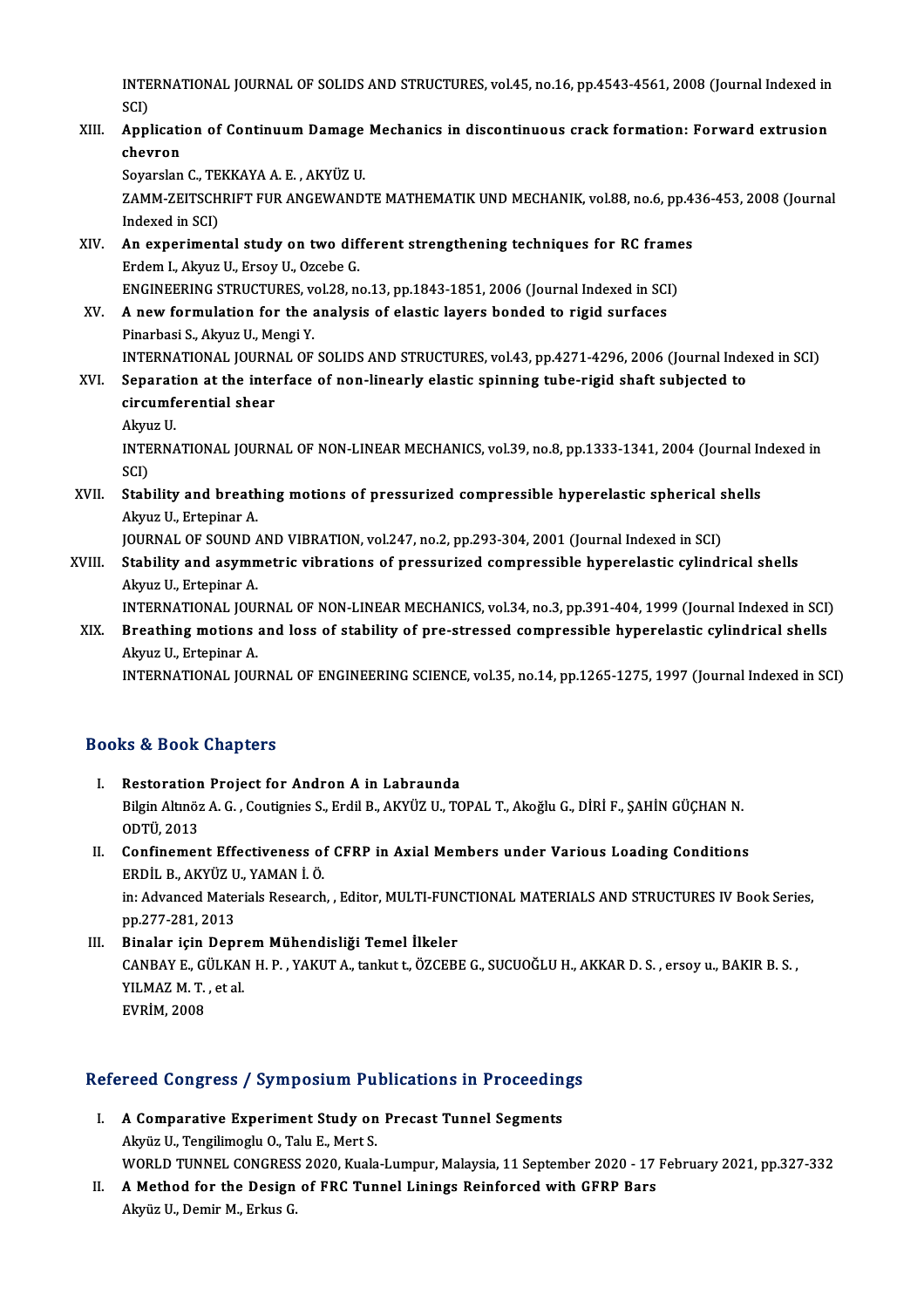WORLD TUNNEL CONGRESS 2020, Kuala-Lumpur, Malaysia, 11 - 17 September 2020, pp.333-338<br>COMPARISON OF MODELING ARRROAGUES FOR HIGH DAMPING RURRER REARINGS

WORLD TUNNEL CONGRESS 2020, Kuala-Lumpur, Malaysia, 11 - 17 September 2020, pp.333-3<br>III. COMPARISON OF MODELING APPROACHES FOR HIGH DAMPING RUBBER BEARINGS WORLD TUNNEL CONGRESS 2020, Kuala-Lumpur<br>COMPARISON OF MODELING APPROACHES I<br>YAKUT A., AKYÜZ U., çabuk e., murota n., suzuki s.<br>16th uvarld sanfaranse an saismis isolation, anars 111. COMPARISON OF MODELING APPROACHES FOR HIGH DAMPING RUBBER BEARINGS<br>YAKUT A., AKYÜZ U., çabuk e., murota n., suzuki s.<br>16th world conference on seismic isolation, energy dissipation and active vibration control of stru YAKUT A., AKYÜZ U., cabuk e., murota n., suzuki s. 16th world conference on seismic isolation, energy<br>Peter, Guernsey And Alderney, 1 - 06 July 2019<br>IV. BASE ISOLATION APPLICATIONS IN TURKEY Peter, Guernsey And<br>**BASE ISOLATION**<br>AKYÜZ U., YAKUT A.<br>Elevent U.S. National AKYÜZ U., YAKUT A.<br>Elevent U.S. National Conference on Earthquake Engineering, Los-Angeles, Chile, 25 - 29 June 2018 AKYÜZ U., YAKUT A.<br>Elevent U.S. National Conference on Earthquake Engineering, Los-Angeles,<br>V. A Comparative Study on Seismic Isolation Applications in Turkey Elevent U.S. National Conference<br>**A Comparative Study on Se**<br>AKYÜZ U., CANER A., YAKUT A.<br>15th World Conference on Seit A Comparative Study on Seismic Isolation Applications in Turkey<br>AKYÜZ U., CANER A., YAKUT A.<br>15th World Conference on Seismic Isolation, Energy Dissipation and Active Vibration Control of Structures,<br>Wellington New Zeeland AKYÜZ U., CANER A., YAKUT A.<br>15th World Conference on Seismic Isolation,<br>Wellington, New Zealand, 27 - 29 April 2017<br>Seismie netrofit of buildings with boskb 15th World Conference on Seismic Isolation, Energy Dissipa<br>Wellington, New Zealand, 27 - 29 April 2017<br>VI. Seismic retrofit of buildings with backbone dampers<br>Shaban N. Ordamin S. GANER A. AKVÜZ U. Wellington, New Zealand, 27 - 29 April 2017<br>VI. Seismic retrofit of buildings with backbone dampers<br>Shaban N., Ozdemir S., CANER A., AKYÜZ U. 6th International Conference on Computational Methods in Structural Dynamics and Earthquake Engineering, Shaban N., Ozdemir S., CANER A., AKYÜZ U.<br>6th International Conference on Computational Methods in Structural Dynamics<br>COMPDYN 2017, Rhodes Island, Greece, 15 - 17 June 2017, vol.1, pp.2110-2118<br>Remaining seguies life asse VII. Remaining service life assessment of river bridges with cracked members Ozdemir S., Topkara N., YAKUT A., AKYÜZ U., CANER A. COMPDYN 2017, Rhodes Island, Greece, 15 - 17 June 2<br>Remaining service life assessment of river bridg<br>Ozdemir S., Topkara N., YAKUT A., AKYÜZ U., CANER A. Remaining service life assessment of river bridges with cracked members<br>Ozdemir S., Topkara N., YAKUT A., AKYÜZ U., CANER A.<br>8th International Conference on Bridge Maintenance, Safety and Management (IABMAS), Foz do Iguaçu Ozdemir S., Topkara N., YAK<br>8th International Conference<br>- 30 June 2016, pp.412-413<br>Behavion of traditional ti 8th International Conference on Bridge Maintenance, Safety and Managemer<br>- 30 June 2016, pp.412-413<br>VIII. Behavior of traditional timber frames under reverse cyclic loading<br>Altre V.D. Akvilz U. Tüpep A. eppit P. SAHIN CÜCH - 30 June 2016, pp.412-413<br>Behavior of traditional timber frames under reverse c<br>Aktaş Y. D. , AKYÜZ U., TÜRER A., ERDİL B., ŞAHİN GÜÇHAN N.<br>Pasifis Conference en Farthaueks Engineering 6 - 08 Nevemb Behavior of traditional timber frames under reverse cyclic loa<br>Aktaş Y. D. , AKYÜZ U., TÜRER A., ERDİL B., ŞAHİN GÜÇHAN N.<br>Pacific Conference on Earthquake Engineering, 6 - 08 November 2015<br>Confinement Effectiveness of CEP Aktaş Y. D. , AKYÜZ U., TÜRER A., ERDİL B., ŞAHİN GÜÇHAN N.<br>Pacific Conference on Earthquake Engineering, 6 - 08 November 2015<br>IX. Confinement Effectiveness of CFRP in Axial Members under Various Loading Conditions<br>ERDİL B Pacific Conference on Earthquak<br>Confinement Effectiveness of<br>ERDİL B., AKYÜZ U., YAMAN İ. Ö.<br>4th International Conference on Confinement Effectiveness of CFRP in Axial Members under Various Loading Conditions<br>ERDİL B., AKYÜZ U., YAMAN İ. Ö.<br>4th International Conference on Multi-Functional Materials and Structures (MFMS 2013), Bangkok, Thailand, ERDİL B., AKYÜZ U., YAMAN İ. Ö.<br>4th International Conference on M<br>17 July 2013, vol.747, pp.277-279<br>Behaviour of GEBB confined lo 17 July 2013, vol.747, pp.277-279<br>X. Behaviour of CFRP confined low strength concrete columns under temperature changes 17 July 2013, vol.747, pp.277-2<br>**Behaviour of CFRP confine**<br>Erdil B., AKYÜZ U., YAMAN İ. Ö.<br><sup>Eh</sup> Sumnesium 2012: Constate fib Symposium 2012: Concrete Structures for Sustainable Community, Stockholm, Sweden, 11 - 14 June 2012, pp.307-310 Erdil B., AKY<br>fib Symposiu<br>pp.307-310<br>A compone: fib Symposium 2012: Concrete Structures for Sustainable Community, Stockholm, Sweden, 11 - 14 June<br>pp.307-310<br>XI. A comparative study of force-deformation relationship of FRP-confined concrete columns<br>Frdil P. AKVÜZ II, YA pp.307-310<br>A comparative study of force-deformat<br>Erdil B., AKYÜZ U., YAMAN İ. Ö. , Irfanoglu A.<br><sup>2nd Intornational Conference on Computatio</sup> A comparative study of force-deformation relationship of FRP-confined concrete columns<br>Erdil B., AKYÜZ U., YAMAN İ. Ö. , Irfanoglu A.<br>3rd International Conference on Computational Methods in Structural Dynamics and Earthqu Erdil B., AKYÜZ U., YAMAN İ. Ö. , Irfanoglu A.<br>3rd International Conference on Computational Methods in Structural Dynamics and Earthquake Engineering, XII. Dokuz Katlı Tünel Kalıp Bina Sonlu Eleman Modelinin Zorlamalı Titreşim Test Verileri ile<br>Güncellenmesi COMPDYN 2011, Corfu, Greece, 25 - 28 May 2011 Çelik O.C., Sucuoğlu H., Akyüz U. Güncellenmesi<br>Çelik O. C. , Sucuoğlu H., Akyüz U.<br>1. Türkiye Deprem Mühendisliği ve Sismoloji Konferansı, Ankara, Turkey, 11 - 14 October 2011, pp.1-7<br>Testing and Seismis Canasity Evaluation of a Tynisal Traditional Ottoma Celik O. C. , Sucuoğlu H., Akyüz U.<br>1. Türkiye Deprem Mühendisliği ve Sismoloji Konferansı, Ankara, Turkey, 11 - 14 October 2011, pp.1<br>XIII. Testing and Seismic Capacity Evaluation of a Typical Traditional Ottoman Timb aktaş y. d. , TÜRER A., ERDİL B., AKYÜZ U., ŞAHİN GÜÇHAN N.<br>7TH INTERNATIONAL CONFERENCE ON STRUCTURAL ANALYSIS OF HISTORIC CONSTRUCTIONS: Testing and Seismic Capacity Evaluation of a Typical Traditional Ottoman Timber Frame aktaş y. d. , TÜRER A., ERDİL B., AKYÜZ U., ŞAHİN GÜÇHAN N.<br>7TH INTERNATIONAL CONFERENCE ON STRUCTURAL ANALYSIS OF HISTORIC CONSTRUCTIONS:<br>STRENGTHENING AND RETROFITTING, PTS 1 AND 2, Shanghai, China, 6 - 08 October 2010, 7TH<br>STRE<br>634<br>Sum STRENGTHENING AND RETROFITTING, PTS 1 AND 2, Shanghai, Ch<br>634<br>XIV. Symmetric and asymmetric vibrations of cylindrical shells<br>AEVITT IL Exteninan A 634<br>Symmetric and asymmetric vibrations of cylindrical shells<br>AKYÜZ U., Ertepinar A. Symmetric and asymmetric vibrations of cylindrical shells<br>AKYÜZ U., Ertepinar A.<br>7th International Conference on Vibration Problems (ICOVP 2005), İstanbul, Turkey, 5 - 09 September 2005,<br>vel 111, pp.27.28 AKYÜZ U., Ertepina<br>7th International (<br>vol.111, pp.27-28<br>Tonsile canositic 7th International Conference on Vibration<br>vol.111, pp.27-28<br>XV. Tensile capacities of CFRP anchors<br>Ordemin C. AKVUZ U vol.111, pp.27-28<br>XV. Tensile capacities of CFRP anchors<br>Ozdemir G., AKYÜZU.

Workshop on Advances in Earthquake Engineering for Urban Risk Reduction, İstanbul, Turkey, 30 May - 01 June